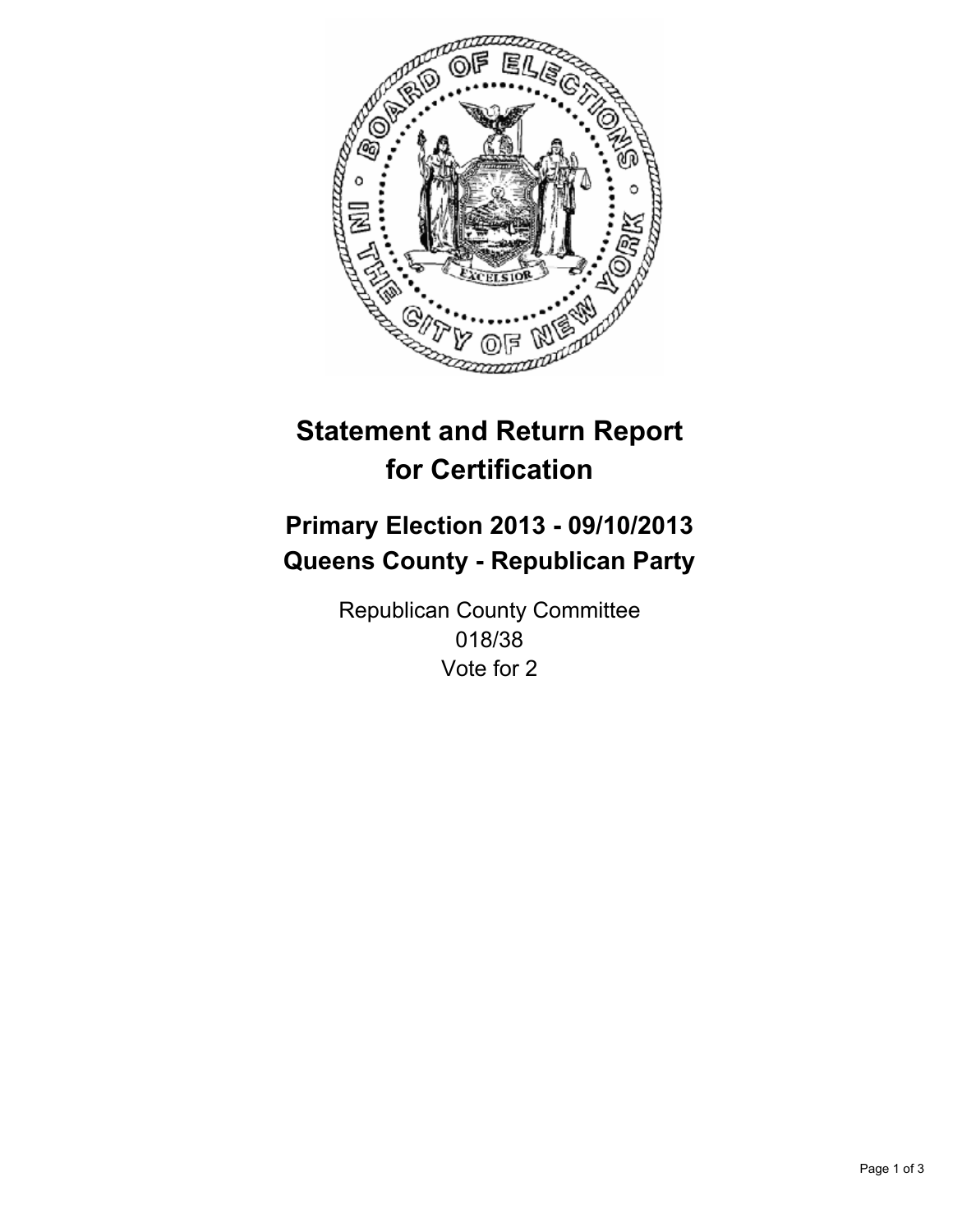

## **Assembly District 38**

| <b>EMERGENCY</b>     | 0        |
|----------------------|----------|
| ABSENTEE/MILITARY    | 3        |
| <b>FEDERAL</b>       | 0        |
| SPECIAL PRESIDENTIAL | $\Omega$ |
| AFFIDAVIT            | $\Omega$ |
| RAYMOND A. WISE      | 12       |
| LAURA T. WISE        |          |
| <b>HILARY SMITH</b>  |          |
| <b>DEAN SMITH</b>    | 5        |
| <b>Total Votes</b>   | 31       |